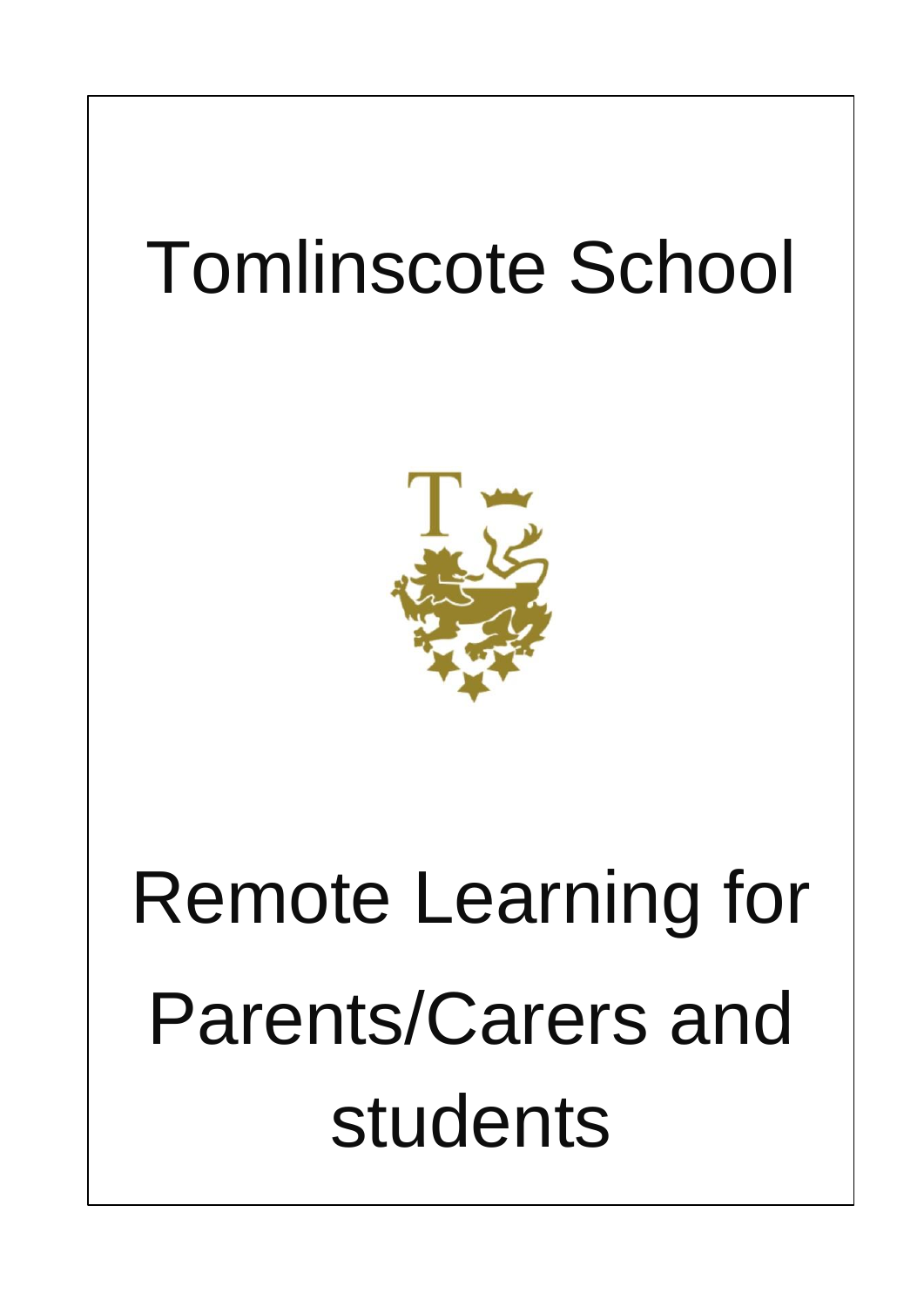# **Remote education provision: information for parents**

This information is intended to provide clarity and transparency to students and parents or carers about what to expect from remote education where national or local restrictions require entire cohorts (or bubbles) to remain at home.

For details of what to expect where individual students are self-isolating, please see the final section of this page.

### **The remote curriculum: what is taught to students at home**

A student's first day or two of being educated remotely might look different from our standard approach, while we take all necessary actions to prepare for a longer period of remote teaching.

#### **What should my child expect from immediate remote education in the first day or two of students being sent home?**

All students will be able to access their remote learning provision via Google Classroom or in some cases OneNote. Teachers will direct students as to which one they use. This is the main location where individual subjects will place their learning activities. Students will follow their normal school timetable from the first day. Students to staff communication will take place using Google Classroom.

#### **Following the first few days of remote education, will my child be taught broadly the same curriculum as they would if they were in school?**

We teach the same curriculum remotely as we do in school wherever possible and appropriate. However, we may need to make some adaptations in certain subjects. For example, within Creative Arts and Technology lessons, adaptations are made in relation to students' accessibility to resources. PE lessons are also adapted to reflect accessibility to specific equipment.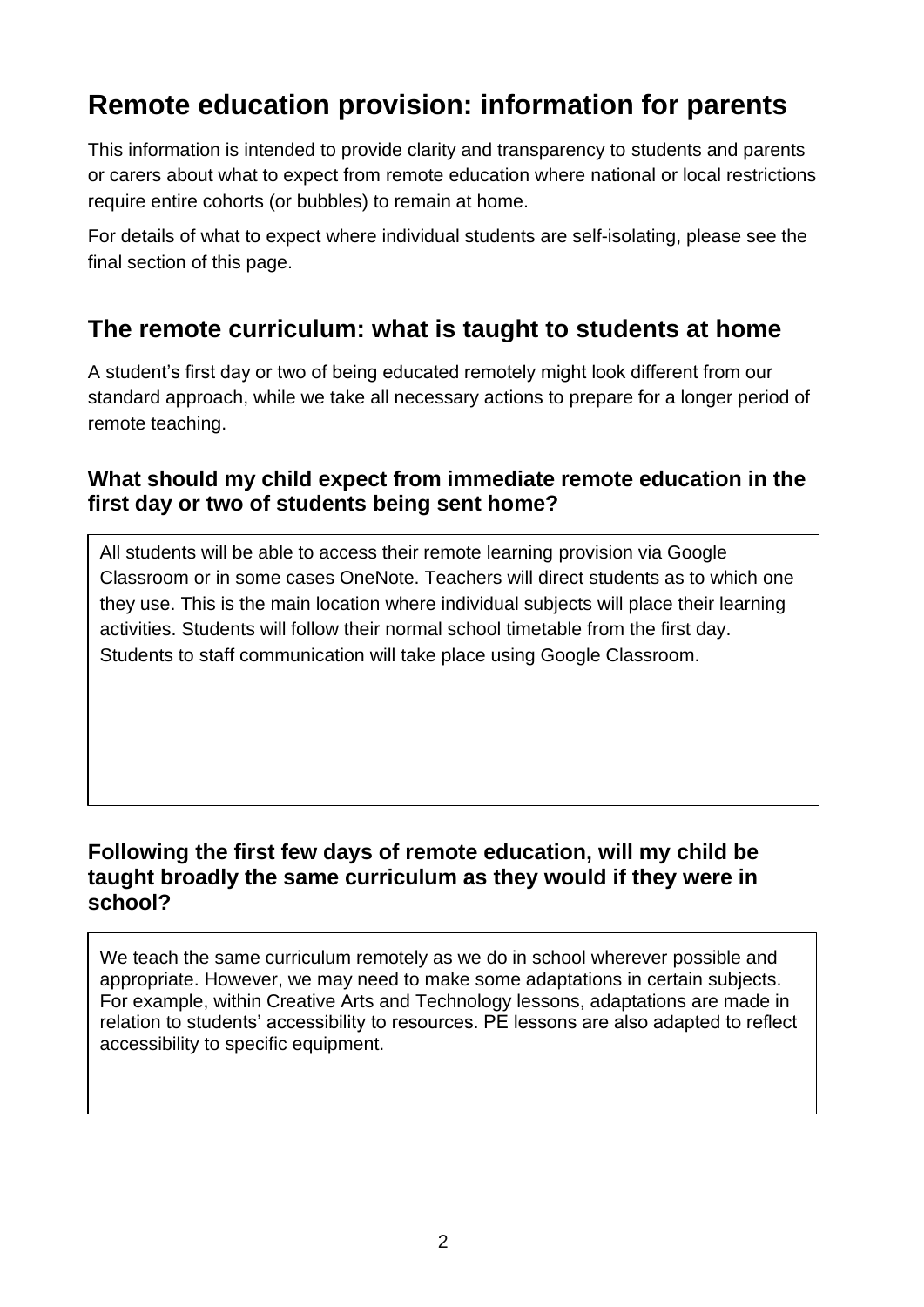# **Remote teaching and study time each day**

#### **How long can I expect work set by the school to take my child each day?**

We expect that remote education (including remote teaching and independent work) will take students broadly the following number of hours each day:

| Key Stage 3 | Our expectation is that students will follow their normal school<br>timetable. Each lesson will finish 5-10 minutes earlier than<br>normal. This has been introduced as a wellbeing measure and<br>has evolved out of our concerns regarding the long-term impact<br>of students spending long hours on screens without a break.<br>The break should be a "breather" for students in between<br>lessons. It is also to enable students to get ready for their next<br>lesson.<br>No additional home learning is set. |
|-------------|----------------------------------------------------------------------------------------------------------------------------------------------------------------------------------------------------------------------------------------------------------------------------------------------------------------------------------------------------------------------------------------------------------------------------------------------------------------------------------------------------------------------|
|             | All Year 7 and 8 PSHE lessons will stop for the duration of the<br>lockdown period so that students have a "Wellbeing" time<br>instead. We are asking students to have a break from work and<br>from any screen - e.g. make a cup of tea, walk the dog or go for<br>a run.                                                                                                                                                                                                                                           |
|             | Year 9 currently do not have a PSHE lesson.                                                                                                                                                                                                                                                                                                                                                                                                                                                                          |
| Key Stage 4 | Our expectation is that students will follow their normal school<br>timetable. Each lesson will finish 5-10 minutes earlier than<br>normal. This has been introduced as a wellbeing measure and<br>has evolved out of our concerns regarding the long-term impact<br>of students spending long hours on screens without a break.<br>The break should be a "breather" for students in between<br>lessons. It is also to enable students to get ready for their next<br>lesson.                                        |
|             | Home learning focuses on revision.                                                                                                                                                                                                                                                                                                                                                                                                                                                                                   |
|             | All Year 10 and 11 PSHE lessons will stop for the duration of the<br>lockdown period so that students have a "Wellbeing" time<br>instead. We are asking students to have a break from work and<br>from any screen.                                                                                                                                                                                                                                                                                                   |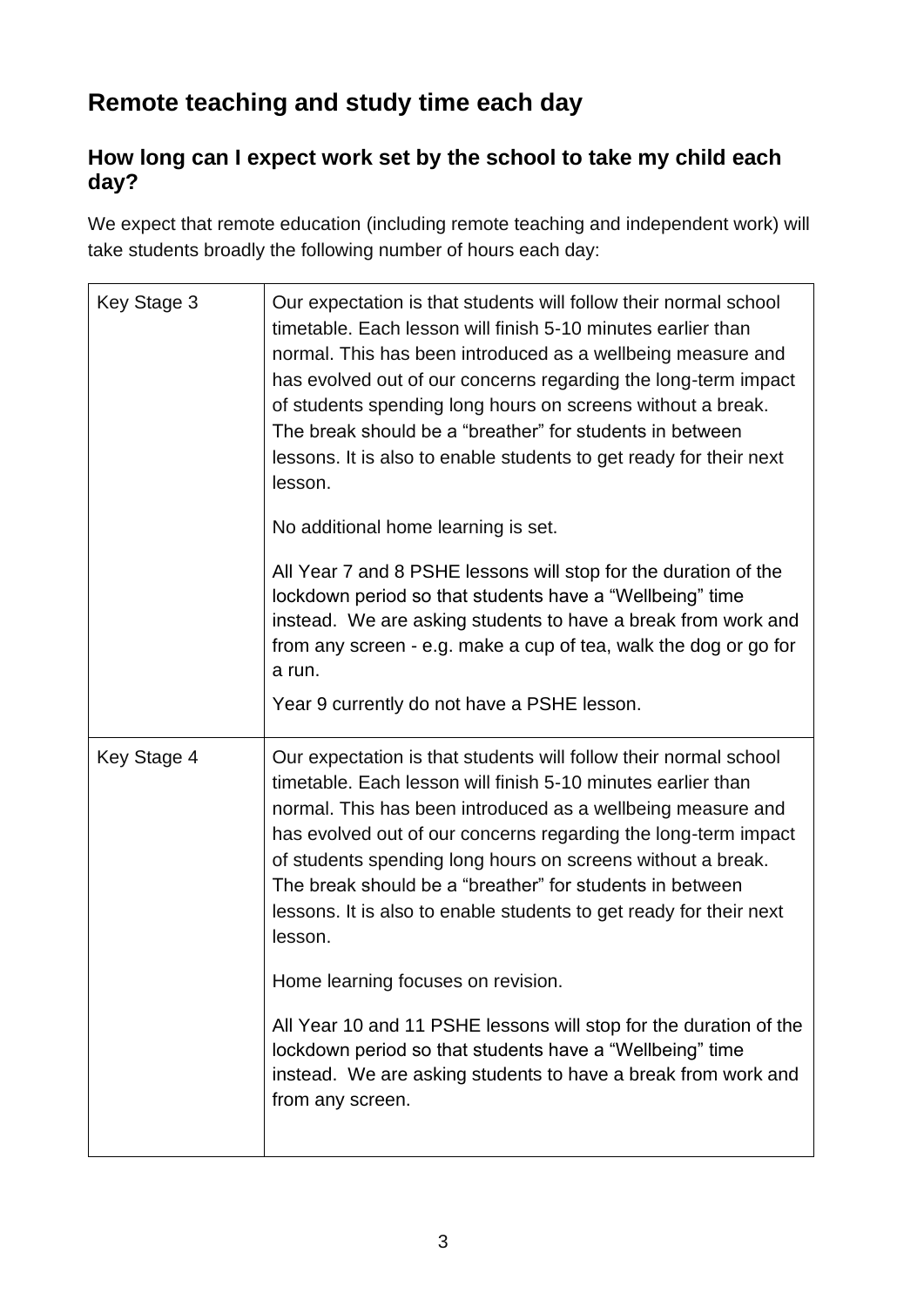# **Accessing remote education**

#### **How will my child access any online remote education you are providing?**

Students will access their learning utilising Google Classroom, with a small number of teachers using OneNote instead. Students will be aware as to which is used. Microsoft Teams is used for live teaching clinics. All students have access to a personal learning device in the form of an iPad. The school uses a wide range of school-wide applications for the undertaking of assessment such as Socrative and Google Forms.

#### **If my child does not have digital or online access at home, how will you support them to access remote education?**

We recognise that some students may not have suitable online access at home. We take the following approaches to support those students to access remote education:

All students have access to an iPad.

If a student experiences any technical issues with their iPad whilst learning from home or if they have any issue with regards to accessing remote learning, please contact: [helpdesk@tomlinscoteschool.com](mailto:helpdesk@tomlinscoteschool.com)

#### **How will my child be taught remotely?**

We use a combination of the following approaches to teach students remotely: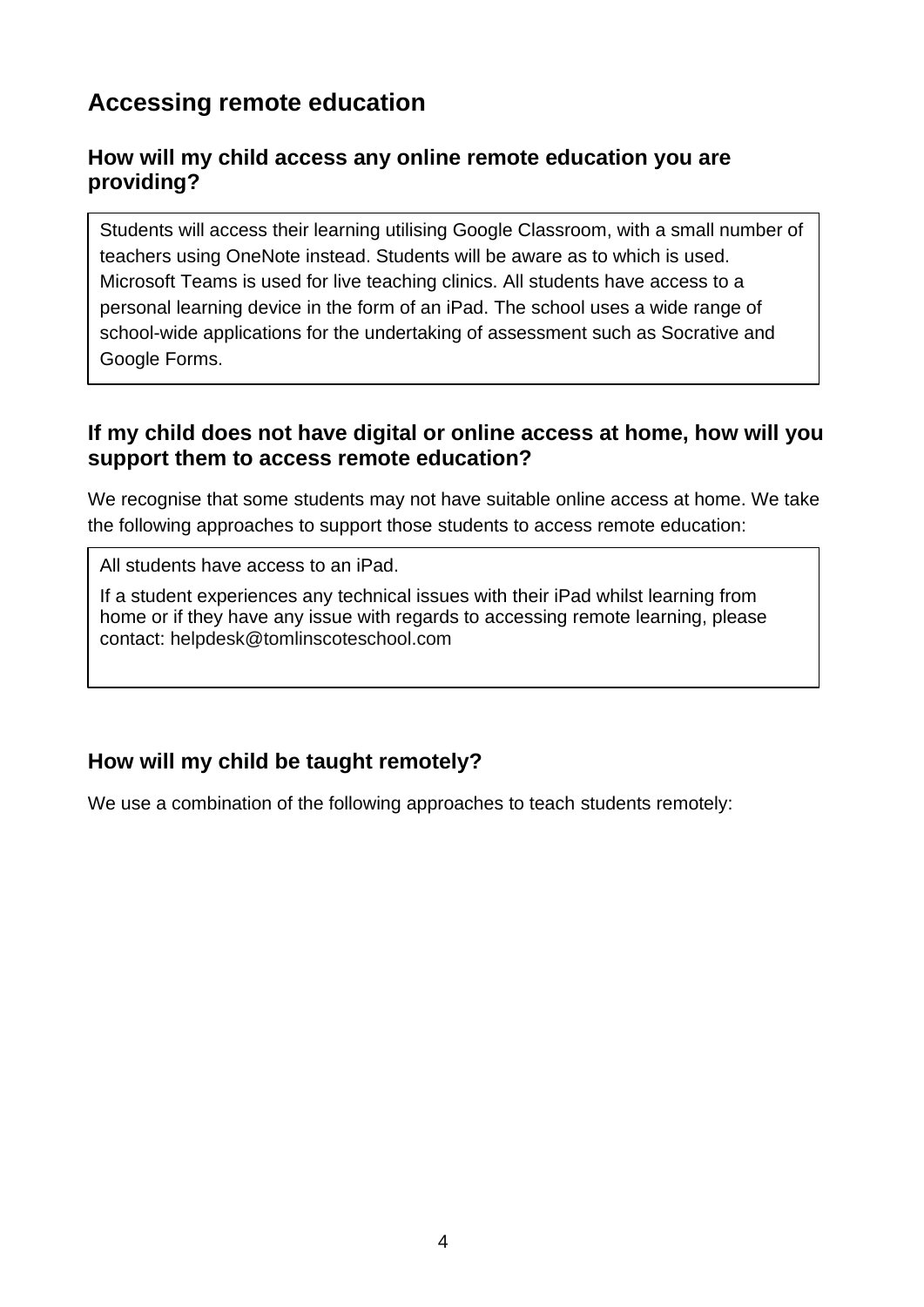Our school-wide blended approach is as follows:

- 1. **Live teaching clinics** Students join virtual classrooms during their normal scheduled lesson time. These sessions take place using Microsoft Teams, with student cameras switched on. Students will be expected to have headphones ready to use for such clinics. The sessions last between 10 and 45 minutes for each individual lesson. All live "teaching clinic" content will be recorded. Students will be able to talk to teachers verbally through Teams and also post written questions on the lesson chat. Students will be informed in Google Classroom if they have a live teaching clinic and they *MUST* attend. Protocols have been repeatedly sent to all parents/carers and students. A letter was last sent to parents regarding these protocols on 1/1/21.
- 2. **Video recorded "Screencastify" or screen recording resources** These are also an important tool for teachers and students. These videos can be played back by students to assist understanding and their learning. Students must upload their work on Google Classroom at the end of the lesson (if requested to do so by their teacher).
- 3. **Resources uploaded to Google Classroom** Teachers supplement all live clinics by uploading high quality resources to Google Classroom. These included recorded content, scaffolded work sheets, links to additional learning and assessment for learning content in the form of quizzes, flash cards etc. Students **must follow instructions** from teachers with regard to submitting work to Google Classroom at the end of each lesson. Not all teachers will ask that work is 'handed in' but uploaded for comment and review.
- 4. **Collecting resources** Some practical subjects such as Technology may ask students to collect lesson resources from school at specific times, such as Year 7s with their train projects and they have/are collecting resources from school to enable them to complete their project.
- Staff will utilise a mixture of these teaching strategies throughout the week.
- All students must upload work that has been requested by the teacher onto Google Classroom or where directed by their teacher. This is important because the teacher will use these tools to monitor all work completed.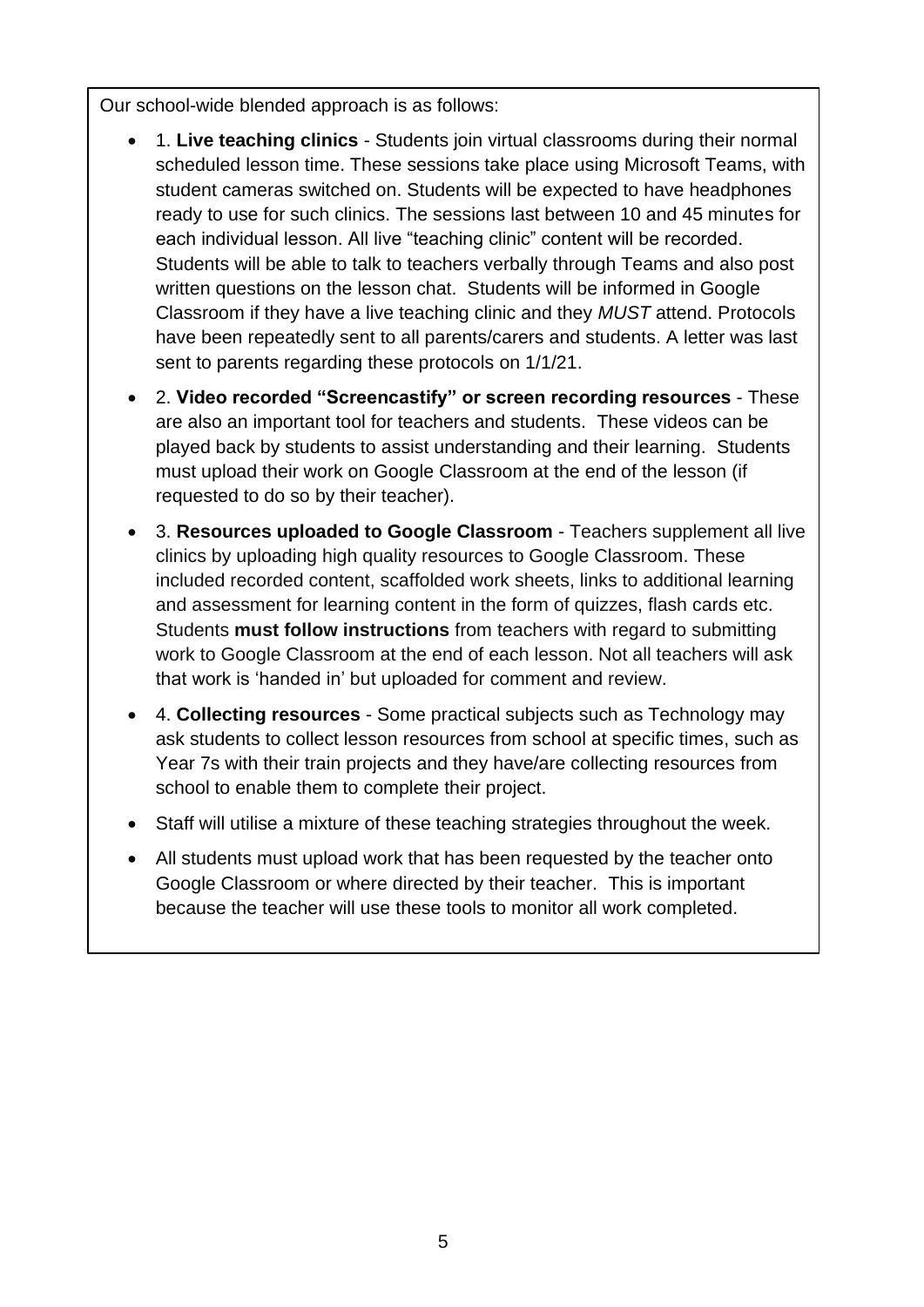# **Engagement and feedback**

#### **What are your expectations for my child's engagement and the support that we as parents and carers should provide at home?**

On a daily basis, students should follow their normal school timetable of lessons.

• All students must touch base with their form tutor on Google Classroom before 8.55am. We must have ALL students ready for learning and ready to follow the school structure. We need your help to ensure this happens.

Parents should talk through the protocols with their child:-

#### **Protocol for students self-isolating at home**

- The teacher is able to share their face on video and may or may not choose to do that.
- Students **must** share video.
- Students should consider appropriate clothing when on a Teams clinic.
- Students should also think about being in an appropriate place in the house when joining a clinic.
- Students must all arrive promptly to the "teaching clinic".
- All students must blur their background when joining a clinic.
- Students should be aware that all participants taking part in the clinic can see each other.
- Please can families ensure that students are able to have an uninterrupted session.
- All lesson content will be recorded and will be available to view after the clinic.
- Students must remember that once posted, chat comments cannot be edited by them.
- Audio and video are live and students need to be mindful of language and tone of voice.
- Students should demonstrate their usual positive classroom etiquette.
- If needed, students may ask questions either in the chat or verbally, using the hand up feature.
- The teacher may share their screen with students and if needed, the teacher can choose to allow a student to share their screen. This would also be recorded.
- Sharing screens for students is off by default.
- The teacher will be the last person to leave the classroom.
- Some students might find it easier to ask questions of the teacher in the Teams chat. Normal conversation etiquette would apply. All of these conversations would be accessible after the event.

Students should join all live teaching clinics and should follow the protocols.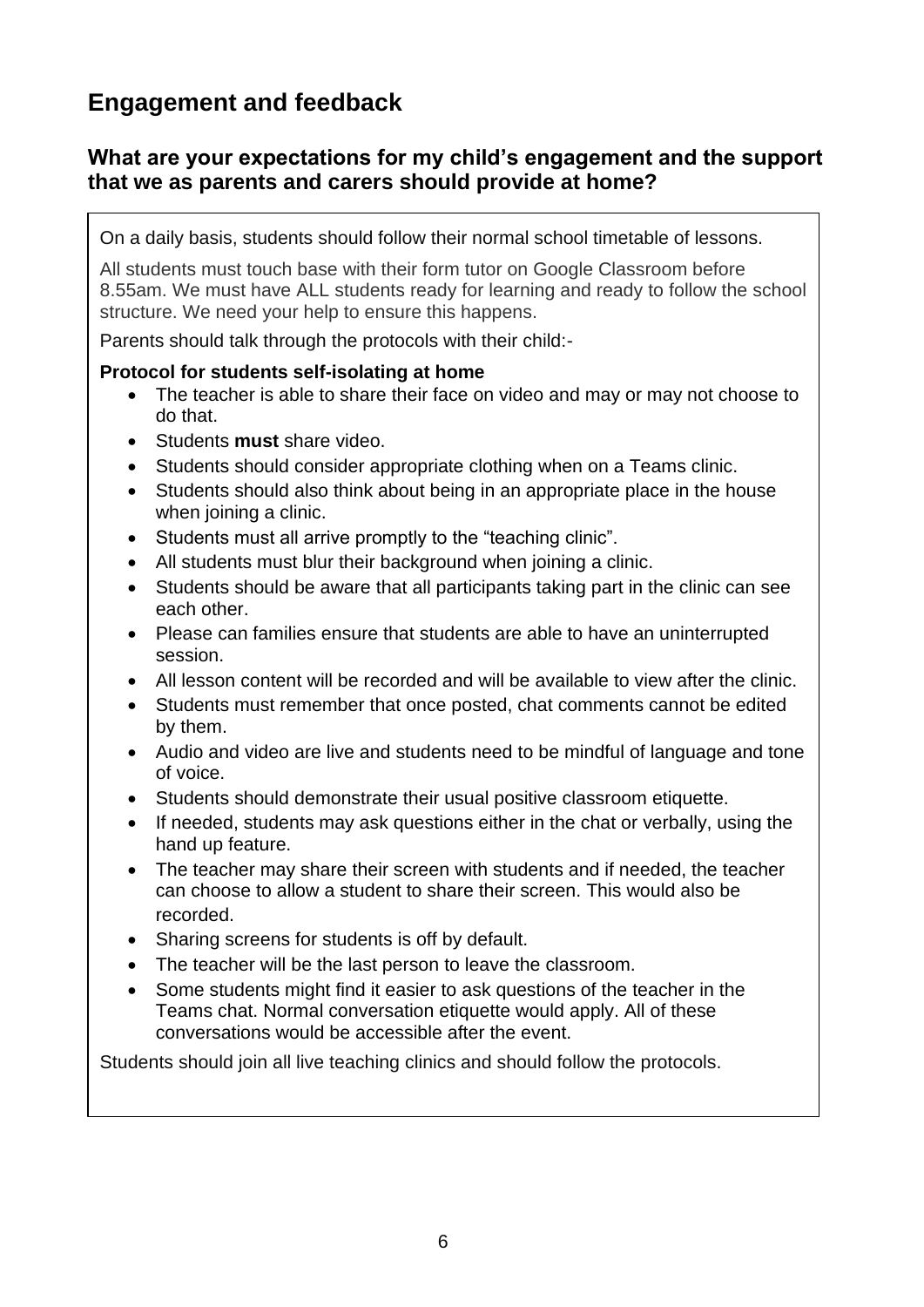#### **How will you check whether my child is engaging with their work and how will I be informed if there are concerns?**

- We will let you know if your child is not making contact with their tutor.
- We will let you know if your child is not completing the work and if they produce poor quality work.

Teachers will initially contact students via Google Classroom if work is not submitted or if the quality is not in line with the student's potential. Furthermore, the school will inform you each week if the above is the case. This is purely to let you know what is happening and to provoke a discussion at home. There may be circumstances where work is handed in late or after the point of checking and therefore please take this into account when you receive a letter. We also appreciate that there are many external circumstances that may lead to problems with work completion.

We request that you try to avoid emailing individual teachers regarding details of missing or incomplete learning. As we are sure you can appreciate, we need our teaching staff to focus their time on planning high quality remote learning and they would have already sent details to the student in Google Classroom.

If you do not receive any contact then your child is doing really well with remote learning and is on track.

#### **How will you assess my child's work and progress?**

Feedback can take many forms and may not always mean extensive written comments for individual children. For example, whole-class feedback or quizzes marked automatically via digital platforms are also valid and effective methods, amongst many others. Our approach to feeding back on student work is as follows:

We will assess feedback using a wide variety of strategies including but not exclusively:-

- verbal feedback within the live "teaching clinics"
- scanning handed in learning and pressing return so that the student knows that we have seen their work
- posting a simple praise comment via Google Classroom
- providing detailed feedback via Google Classroom including a WWW and an EBI
- Use of quizzes such as Socrative or Kerboodle
- Verbal feedback such as through using Mote
- Explain everything video and sound feedback for the class as a whole talking through a piece or test or exam in depth.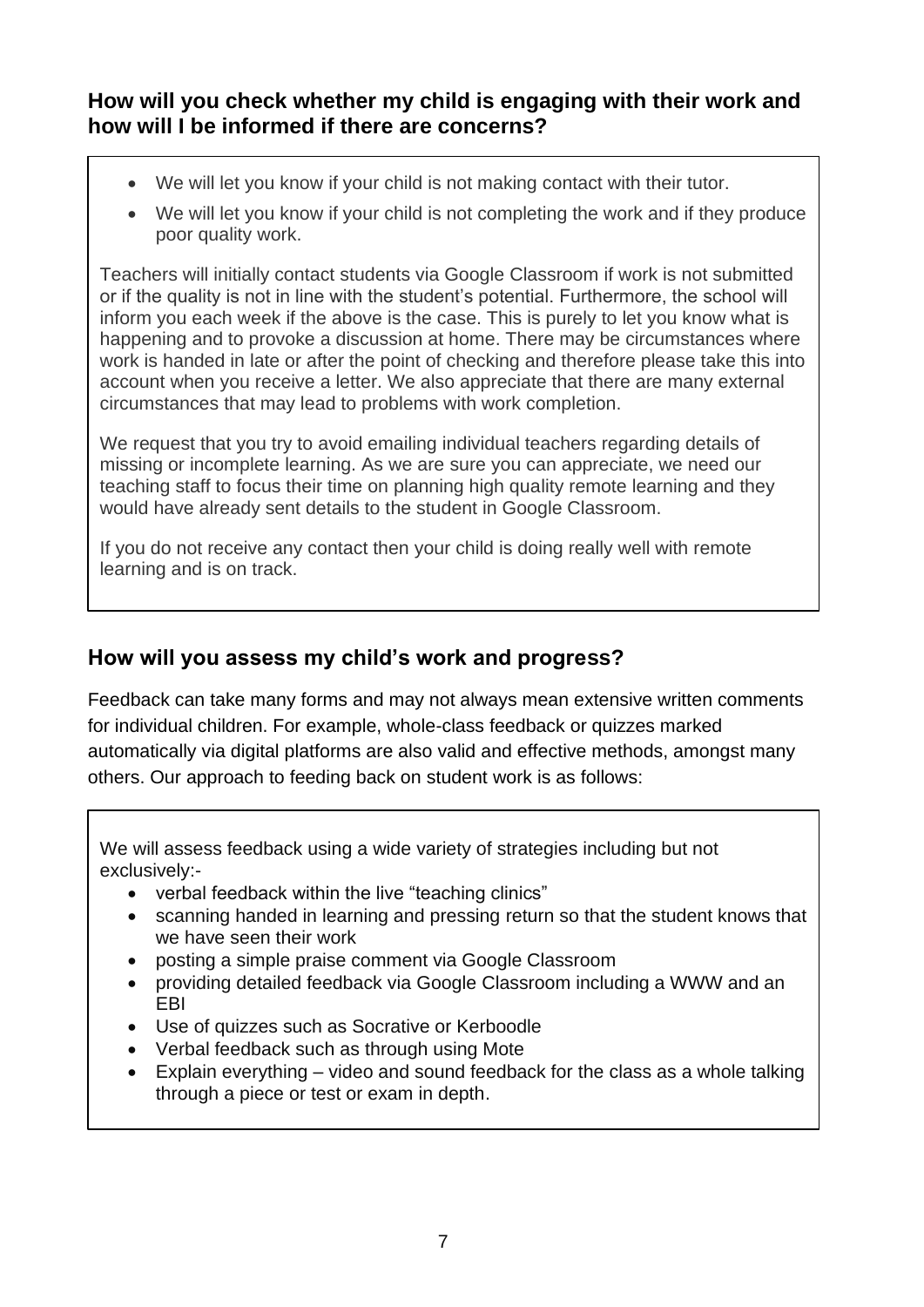# **Additional support for students with particular needs**

#### **How will you work with me to help my child who needs additional support from adults at home to access remote education?**

We recognise that some students, for example some students with special educational needs and disabilities (SEND), may not be able to access remote education without support from adults at home. We acknowledge the difficulties this may place on families, and we will work with parents and carers to support those students in the following ways:

If Students have an EHCP (Education Health Care Plan) or if a student is gaining additional support with outside agencies which classes them as vulnerable, students have been invited into school to complete remote learning under supervision.

Teachers are delivering Quality First Teaching remotely. They are aware of all students on the SEND register and will differentiate to ensure students can access the learning remotely.

Students with access arrangements will still be entitled to gain their additional support during remote learning. A top tips video has been created and sent to staff to remind them about the importance of differentiation for SEND students. This includes examples of good practice noted within a variety of different lessons across the school.

Outside agencies will still meet and deliver sessions to students. This should either happen remotely or they will arrange to visit students in school where it is necessary, and the meeting cannot be conducted virtually. All EHCP Annual Reviews and SEND meetings will be organised virtually over Teams.

English and Maths Intervention groups run by SEND teachers are continuing online and include live lessons. Small group interventions in numeracy and literacy will run on a reduced offer due to capacity and complications with online delivery. We are continuing to implement recall activities into all lessons, to remind them of previous knowledge learnt. We encourage reading for pleasure through DEAR time, and the explicit teaching and development of reading comprehension strategies in Literacy Support lessons to close the reading gap.

The support highlighted in the EHCPs will still be available and delivered to students either remotely or face to face where possible. The students with an EHCP are currently all mentored by a member of Learning Support, who check in with them every morning.

The Learning Support Assistants (LSAs) are aware of all students with SEND needs in each class/bubble they are supporting and can offer support where appropriate. LSAs will be placed with year group bubbles in school to support specific students. LSAs will distance from students wherever possible and will wear a mask or/and a visor. LSAs will also be timetabled to support specific students in their remote lessons online.